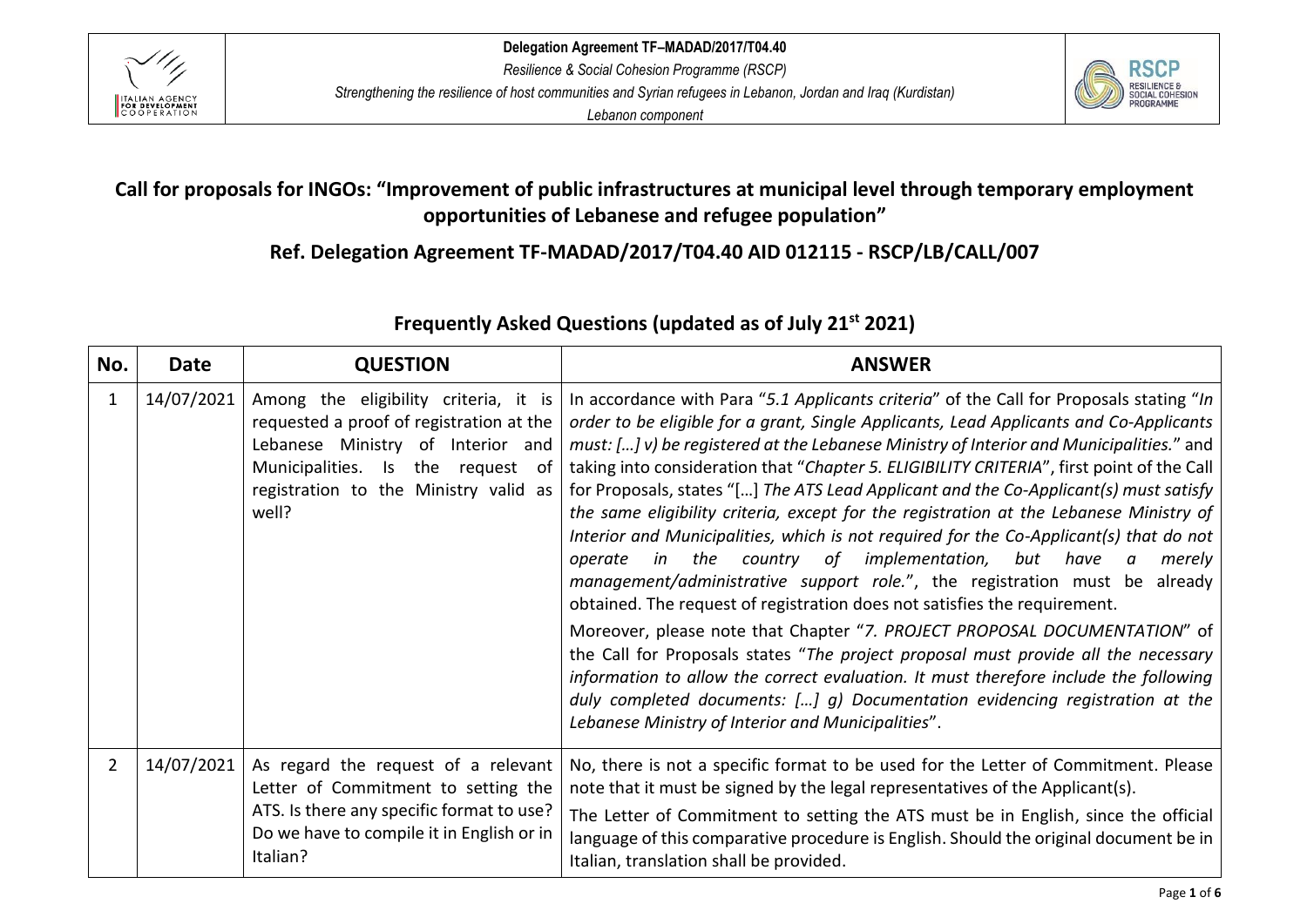

*Resilience & Social Cohesion Programme (RSCP)*

*Strengthening the resilience of host communities and Syrian refugees in Lebanon, Jordan and Iraq (Kurdistan)*



| 3 | 17/07/2021 | noticed<br>discrepancies<br><b>We</b><br>some<br>between the template "ANNEX A4" for<br>Financial Breakdown and the<br>the.<br>template "ANNEX A11ter" for the<br>Financial Reporting. Specifically, in<br>Annex A11ter, there is a dedicated item<br>(Ebis) which is not present in Annex A4.<br>Could you please confirm which<br>template should be adopted? | Annex "A4. Financial Breakdown Template" (with no indication of budget line E bis) is<br>the correct template to be used when submitting the project proposal.<br>In regard of annex "A11ter. Financial Report Template", which shall only be used by<br>the awarded INGOs for financial reporting, the template that is provided is not correct.<br>The correct template which is published with the corrigenda carries no indication of<br>budget line E bis.<br>In this regard, Chapter "8. SELECTION, EVALUATION, AND APPROVAL OF PROJECT<br>PROPOSALS", Para. 14, point 5 of the Call for Proposals is amended as follows:<br>"Capacity to implement economies of scale with resources from other sources, such as<br>to keep the sum of macro-items B, C and E and E bis of the Financial Plan - Annex A4 -<br>within 25% (item 5.4 of the grid evaluation - Annex A3)".<br>Kindly refer to the corrigenda and relevant newly published annex "A11ter. Financial<br>Report Template". |
|---|------------|-----------------------------------------------------------------------------------------------------------------------------------------------------------------------------------------------------------------------------------------------------------------------------------------------------------------------------------------------------------------|---------------------------------------------------------------------------------------------------------------------------------------------------------------------------------------------------------------------------------------------------------------------------------------------------------------------------------------------------------------------------------------------------------------------------------------------------------------------------------------------------------------------------------------------------------------------------------------------------------------------------------------------------------------------------------------------------------------------------------------------------------------------------------------------------------------------------------------------------------------------------------------------------------------------------------------------------------------------------------------------|
| 4 | 17/07/2021 | Considering the critical operating<br>conditions in Lebanon, with political<br>instability,<br>extreme<br>power cuts,<br>recurring COVID-19 waves, increasing<br>insecurity of assets and properties, is it<br>possible to resort to the additional 8%<br>financial contribution for the adoption<br>of specific security measures?                             | Any cost related to security measures must be included in the budget items foreseen<br>by annex "A4. Financial Breakdown Template".<br>No additional financial contribution is foreseen. The sum of macro-items B, C and E of<br>the Financial Plan should not exceed 25% of the requested contribution.                                                                                                                                                                                                                                                                                                                                                                                                                                                                                                                                                                                                                                                                                    |
| 5 | 17/07/2021 | The guidelines of ANNEX A10 mention<br>the use of Inforeuro rate for the<br>made in<br>reporting<br>of expenses<br>other than<br>the Euro.<br>currencies<br>Knowing that the BDL's Siraya platform                                                                                                                                                              | The preparation of the budget proposal shall be finalised using the exchange rate to<br>which the INGO has access at the moment of submission of the project proposal, by<br>virtue of any agreement already in place (e.g. duly completed and accepted<br>registration to the Louise platform and/or agreement with any international money                                                                                                                                                                                                                                                                                                                                                                                                                                                                                                                                                                                                                                                |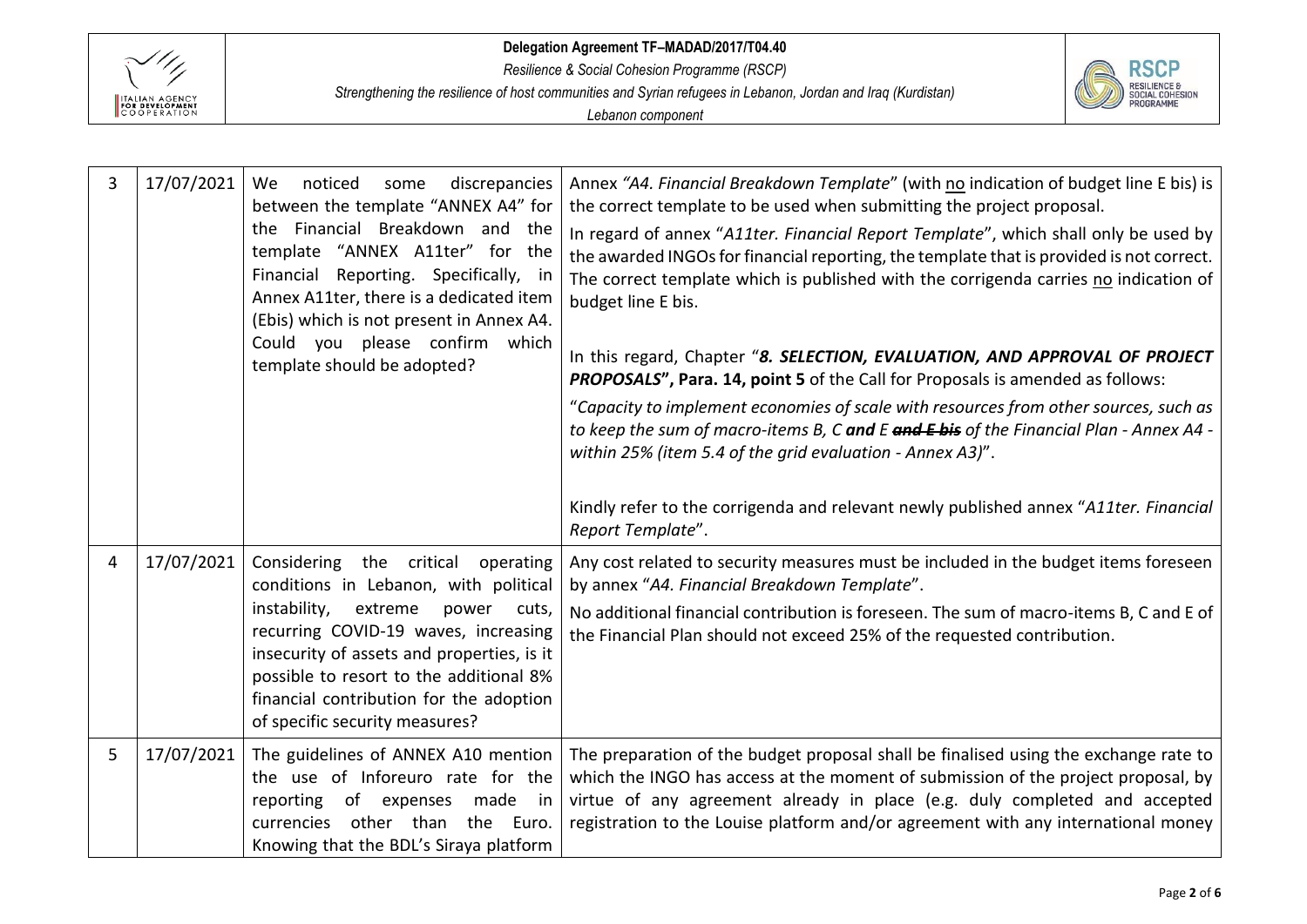

*Resilience & Social Cohesion Programme (RSCP)*

*Strengthening the resilience of host communities and Syrian refugees in Lebanon, Jordan and Iraq (Kurdistan)*



|   |            | is still on hold, and the delays that<br>application to the Louise platform                                                                                                                                                                                                   | transfer formal entity such as but not limited to Western Union, OMT, etc., ),<br>certified by relevant supporting documents proving the established agreement.                                                                                                                                                                                                                                                                                                                                                   |
|---|------------|-------------------------------------------------------------------------------------------------------------------------------------------------------------------------------------------------------------------------------------------------------------------------------|-------------------------------------------------------------------------------------------------------------------------------------------------------------------------------------------------------------------------------------------------------------------------------------------------------------------------------------------------------------------------------------------------------------------------------------------------------------------------------------------------------------------|
|   |            | entails (with major risks on a 7-months<br>implementation), can we abide by the                                                                                                                                                                                               | The financial report shall be presented using the relevant exchange rate.                                                                                                                                                                                                                                                                                                                                                                                                                                         |
|   |            | 1,507.05 exchange rate LBP-USD in the<br>preparation of the proposal's budget?                                                                                                                                                                                                | Please note that Para. 5 " <i>Exchange rate</i> " of Annex A10, is amended by Art. 4 of Annex<br>"A8bis. Addendum of the Contract" as follows:                                                                                                                                                                                                                                                                                                                                                                    |
|   |            |                                                                                                                                                                                                                                                                               | "All expenses made in currencies other than EUR (euro) must be reported in EUR at the<br>FIFO - First In First Out exchange rate.                                                                                                                                                                                                                                                                                                                                                                                 |
|   |            |                                                                                                                                                                                                                                                                               | The exchange rate applied at the time of the transaction must result from the official<br>documentation issued by the ordering bank, or from the bank statements of the<br>relevant accounts. The implementing entity will be required to enclose the above-<br>mentioned supporting documents to the administrative-accounting report.                                                                                                                                                                           |
|   |            |                                                                                                                                                                                                                                                                               | Any losses deriving from currency exchange will be borne by the project, with the<br>consequent exemption of the Parties from any further responsibility, while any gains<br>deriving from currency exchange will be allocated to additional activities, subject to a<br>non-onerous variant pursuant to art. 9 of the Contract." (i.e "Annex A8. Contract<br>Template").                                                                                                                                         |
|   |            |                                                                                                                                                                                                                                                                               | Hence particular attention should be paid to ensure value for money of the project.                                                                                                                                                                                                                                                                                                                                                                                                                               |
|   |            |                                                                                                                                                                                                                                                                               | Kindly refer to the corrigenda and relevant newly published annex "A8bis. Addendum<br>of the Contract". The latter will be published on 30/07/2021.                                                                                                                                                                                                                                                                                                                                                               |
| 6 | 17/07/2021 | According to Art. 4.2 of the Call for<br>Proposal, each beneficiary must be<br>involved in maximum 60 working days<br>over 3 continuous months. Can you<br>confirm that no restriction applies to<br>the minimum working days that each<br>beneficiary should be involved in? | In accordance with Para "4.2. Beneficiaries" of the Call for Proposals stating "Each<br>beneficiary must be involved in not more than 60 working days in a period not<br>exceeding three continuous months. The same beneficiary can be involved in different<br>cycle of 60 working days." it is confirmed that there is no restriction to the minimum<br>working days that each beneficiary should be involved in. Where possible, it is<br>encouraged the use of the full length of the 60-day-working period. |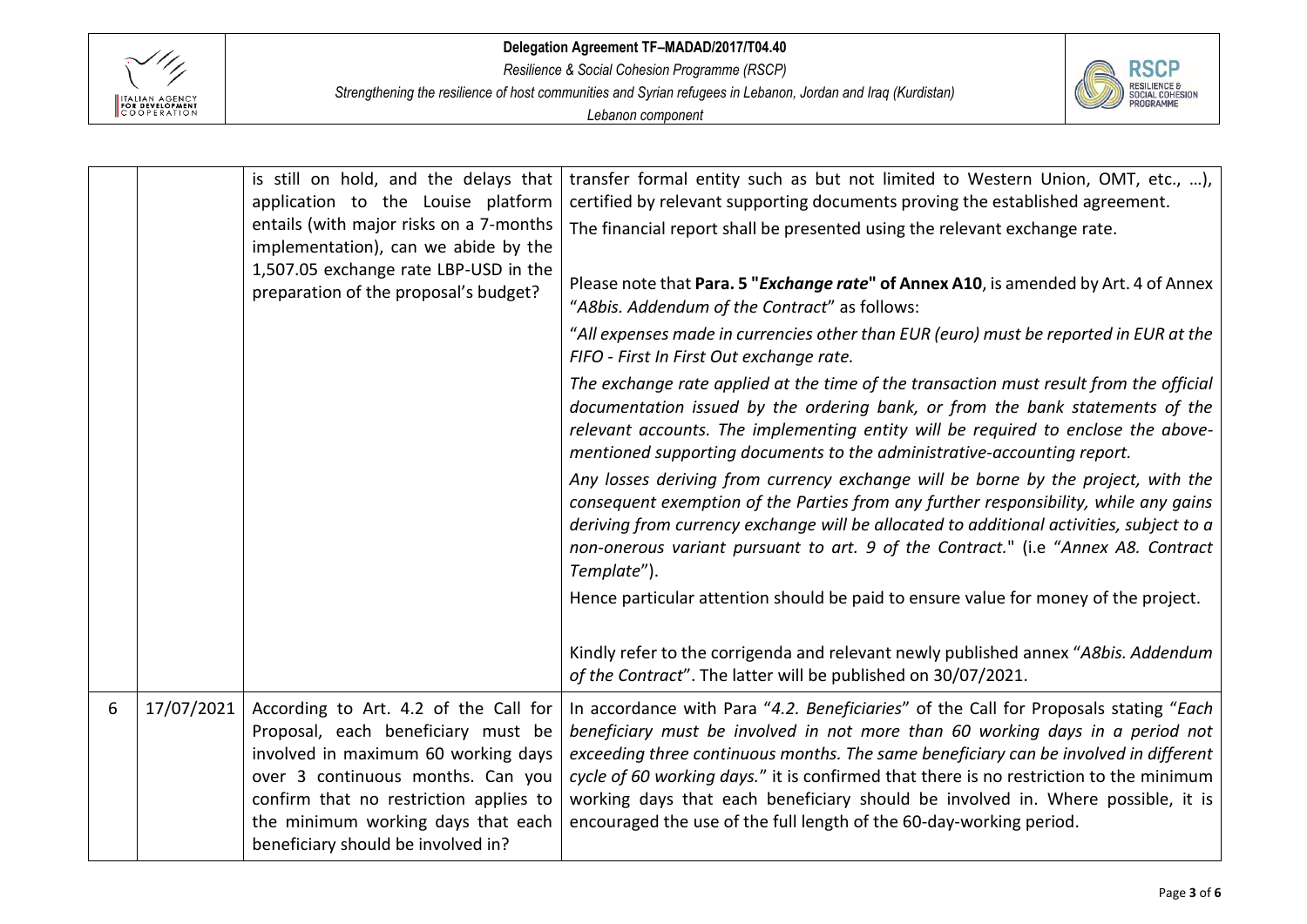

*Resilience & Social Cohesion Programme (RSCP)*

*Strengthening the resilience of host communities and Syrian refugees in Lebanon, Jordan and Iraq (Kurdistan)*



| $\overline{7}$ | 17/07/2021 | According to Art. 4.7 of the Call for<br>Proposal, maximum 60% of the total<br>budget of the project proposal will be<br>paid as "non-fresh money", while the<br>remaining 40% shall be paid as "fresh<br>money". According to Annex A8, the<br>will<br>financing<br>happen in three<br>instalments: a first instalment of 50% of<br>the total amount, a second instalment<br>of 40% of the total amount and a last<br>instalment of 10%. However, no<br>indication is provided about the ratio<br>"fresh money" vs "non-fresh money" in<br>each of these instalments. Can we<br>assume each instalment will reflect the<br>ratio mentioned in Art. 4.7 and each<br>instalment be composed of a 60% "non-<br>fresh money" and a 40% "fresh<br>money"? | Para "4.7 Available funds" of the Call for Proposals of the Call for Proposals is<br>amended as follows: "An amount not exceeding 60% of the total budget of the project<br>proposal shall be paid as local transfer from a Lebanese bank account to a Lebanese<br>bank account. This modality of execution will be used to execute the payments of the<br>first instalments up to the first 60% of the total amount of the contract. The remaining<br>amount of 40% shall be paid as fresh money in a Lebanese an EU bank account." The<br>modality of execution of the payments hence foresees that the first part of the<br>payments, up to 60%, will be non-fresh money, while the remaining amount will be<br>paid in fresh money. Hence, the first pre-financing instalment of 50% of the total<br>amount will be paid as non-fresh money, the second pre-financing instalment of 40%<br>of the total amount will be paid in proportion 10% non-fresh money and 30% fresh<br>money, the final instalment of 10% will be paid as fresh money. |
|----------------|------------|-------------------------------------------------------------------------------------------------------------------------------------------------------------------------------------------------------------------------------------------------------------------------------------------------------------------------------------------------------------------------------------------------------------------------------------------------------------------------------------------------------------------------------------------------------------------------------------------------------------------------------------------------------------------------------------------------------------------------------------------------------|----------------------------------------------------------------------------------------------------------------------------------------------------------------------------------------------------------------------------------------------------------------------------------------------------------------------------------------------------------------------------------------------------------------------------------------------------------------------------------------------------------------------------------------------------------------------------------------------------------------------------------------------------------------------------------------------------------------------------------------------------------------------------------------------------------------------------------------------------------------------------------------------------------------------------------------------------------------------------------------------------------------------------------------------------|
| 8              | 17/07/2021 | According to Art.4.2 of the Call for<br>proposals, the economic<br>subsidy<br>provided to the beneficiaries should be<br>in line with the amounts agreed within<br>Livelihood<br>Working<br>the<br>Group.<br>Although<br>the<br>Livelihoods<br>Sector<br>declines involvement in dollarization or<br>on its operationalization, it is likely that<br>in the upcoming weeks the transfer<br>values will be standardized in USD (i.e.<br>not to be necessarily paid in USD but to                                                                                                                                                                                                                                                                       | In accordance with Para "4.2. Beneficiaries" of the Call for Proposals stating "Each<br>beneficiary must receive an economic subsidy for skilled and unskilled workers, in<br>agreement with the amounts agreed within the Livelihood Working Group. The NGOs<br>will have to adapt the value of the daily economic subsidy to any changes agreed<br>within the Livelihood Working group before the start of the initiative." the policy to be<br>applied shall be the one in force at the moment of the deadline for application.                                                                                                                                                                                                                                                                                                                                                                                                                                                                                                                 |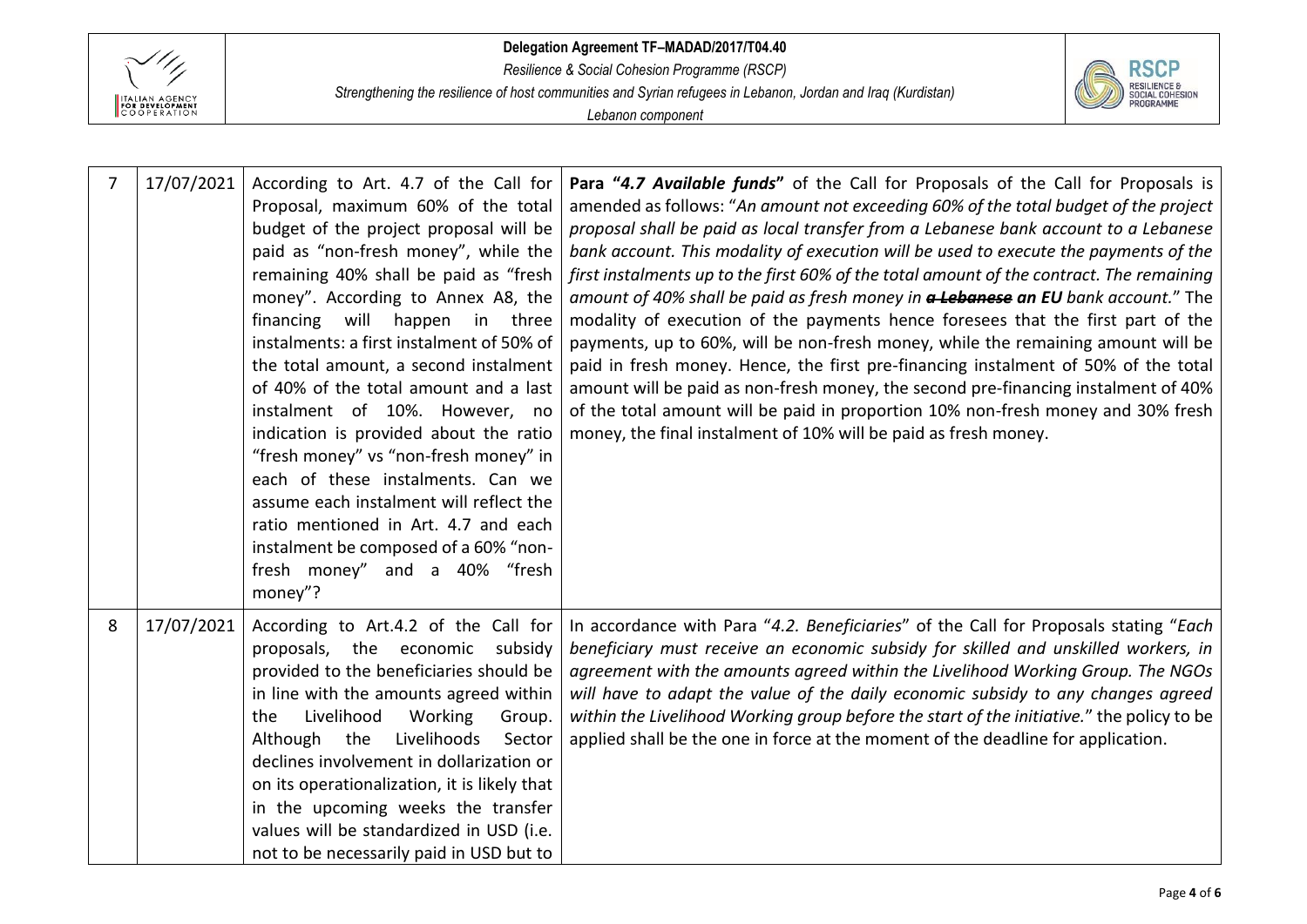

*Resilience & Social Cohesion Programme (RSCP)*

*Strengthening the resilience of host communities and Syrian refugees in Lebanon, Jordan and Iraq (Kurdistan)*

| <b>RESILIENCE &amp;</b><br><b>SOCIAL COHESION</b><br>PROGRAMME |
|----------------------------------------------------------------|
|----------------------------------------------------------------|

|    |            | use the USD as reference). If that will be<br>the case, what is AICS policy on the<br>exchange rate to be used for accounting<br>and for the transfer values calculation?                                                                                                                                                                                                                                                                        |                                                                                                                                                                                                                                                                                                                                                              |
|----|------------|--------------------------------------------------------------------------------------------------------------------------------------------------------------------------------------------------------------------------------------------------------------------------------------------------------------------------------------------------------------------------------------------------------------------------------------------------|--------------------------------------------------------------------------------------------------------------------------------------------------------------------------------------------------------------------------------------------------------------------------------------------------------------------------------------------------------------|
| 9  | 17/07/2021 | Should<br>in-kind<br>contributions<br>be<br>included in the budget?                                                                                                                                                                                                                                                                                                                                                                              | The contribution in-kind shall not be included in the budget. It may still be considered<br>an additional value but it will not be considered a financial added value as indicated<br>in Chapter "8. SELECTION, EVALUATION, AND APPROVAL OF PROJECT PROPOSALS",<br>Para. 14, point 6 of the Call for Proposals. It can be indicated in the project proposal. |
| 10 | 17/07/2021 | In the narrative of the call of proposals<br>it is indicated that MoSA should propose<br>registration form and the<br>the<br>questionnaire of the household survey<br>as well as the scoring mechanism (page<br>12 of 28). Based on the fact that the<br>project is a maximum of seven months,<br>might it be considered to use the same<br>questionnaire form of the initiative AID<br>10363 11712 11948 to reduce the<br>selection phase time? | No, the questionnaire shall be provided by MoSA, upon request of the awarded NGO,<br>following the notification of the award of the call for proposal.                                                                                                                                                                                                       |
| 11 | 17/07/2021 | Can the log-frame, already filled in the<br>call for proposal, be modified?                                                                                                                                                                                                                                                                                                                                                                      | No, the logical framework provided in the call for proposals cannot be modified.                                                                                                                                                                                                                                                                             |
| 12 | 17/07/2021 | Is it possible to add or modify the<br>indicators provided in the logical<br>frameworks?                                                                                                                                                                                                                                                                                                                                                         | It is possible to add indicators, but it is not possible to modify the existing indicators<br>provided in the logical framework of this call for proposals.                                                                                                                                                                                                  |
| 13 | 17/07/2021 | The first indicator of the general<br>objectives in the logical frameworks<br>indicates % refugees differentiated by<br>nationality as target group, but the<br>paragraph 4.2. of the call for proposal                                                                                                                                                                                                                                          | No, the project should only include Lebanese and Syrian refugees, in accordance with<br>Para "4.2. Beneficiaries" of the Call for Proposals stating "The direct beneficiaries will<br>be men and women (Lebanese and Syrian refugees) involved in the temporary<br>employment scheme of which 50% are Lebanese citizens and 50% Syrian []".                  |